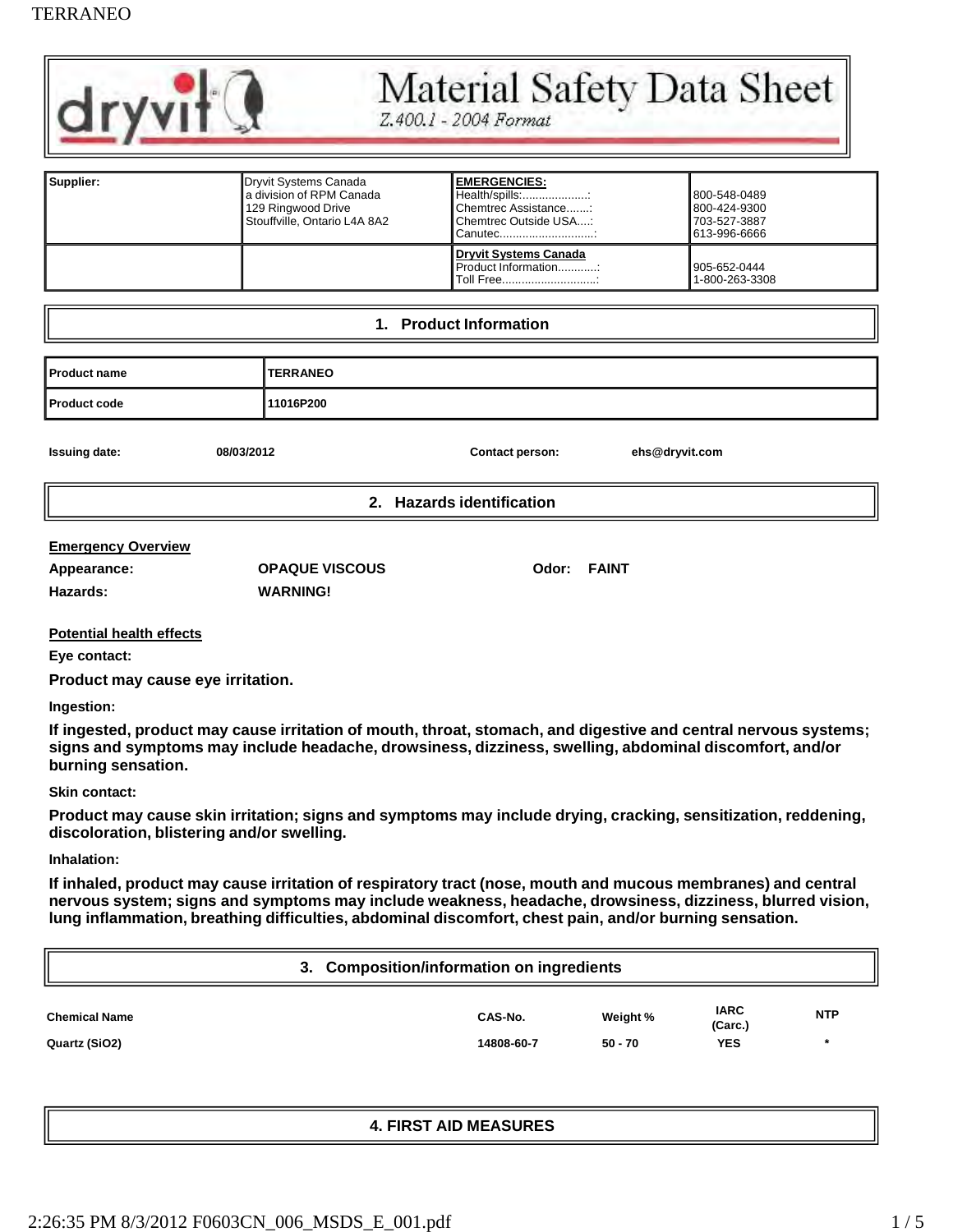**Eye contact:**

**If exposure occurs, flush the affected eye for at least 20 minutes. Tilt the head to prevent chemical from transferring to the uncontaminated eye. Seek medical attention immediately after flushing.**

**Ingestion:**

**Do not induce vomiting. Dilute with water or milk. Never give fluids if the victim is unconscious or having convulsions. Seek medical attention immediately.**

**Skin contact:**

**If exposure occurs, flush the affected area thoroughly with water for at least 20 minutes. Seek medical attention immediately.**

**Inhalation:**

**No known specific skin, inhalation or ingestion hazard.**

## **5. FIRE-FIGHTING MEASURES**

**Flash point in the case of the case of the case of the case of the case of the case of the case of the case of the case of the case of the case of the case of the case of the case of the case of the case of the case of th** 

**Extinguishing media which shall not be used for safety reasons:**

**Use extinguishing material suitable for surrounding fire. Closed plastic containers may build up pressure, rupture, or melt due to extreme heat exposure.**

**Hazardous combustion products:** 

**Non-combustable**

**Protective equipment and precautions for firefighters:**

**Wear positive pressure, self-contained breathing apparatus (SCBA) in enclosed areas.**

#### **6. ACCIDENTAL RELEASE MEASURES**

**Shovel and recover; then dispose of as common waste. Do not flush to sewer or streams: material can clog drains and make streams turbid.**

## **7. HANDLING AND STORAGE**

**Handling:**

**Avoid inhalation and contact with eyes and skin. Wash hands thoroughly after handling and before eating or drinking.** 

**Storage:**

**Keep from freezing.**

## **8. EXPOSURE CONTROLS/PERSONAL PROTECTION**

#### **Engineering measures:**

**Use adequate ventilation to maintain airborne concentrations at levels below permissible or recommended occupational exposure limits.**

**Eye/face protection:**

**Wear chemical-resistant glasses and/or goggles and a face shield when eye and face contact is possible due to splashing or spraying of material.**

#### **Skin protection:**

**Wear chemical resistant footwear and clothing such as gloves, an apron or a whole body suit as appropriate.** 

**Respiratory protection:**

**A NIOSH-approved air-purifying respirator with the appropriate cartridge may be appropriate under certain circumstances where airborne concentrations are expected to exceed permissible exposure limits. Protection provided by air-purifying**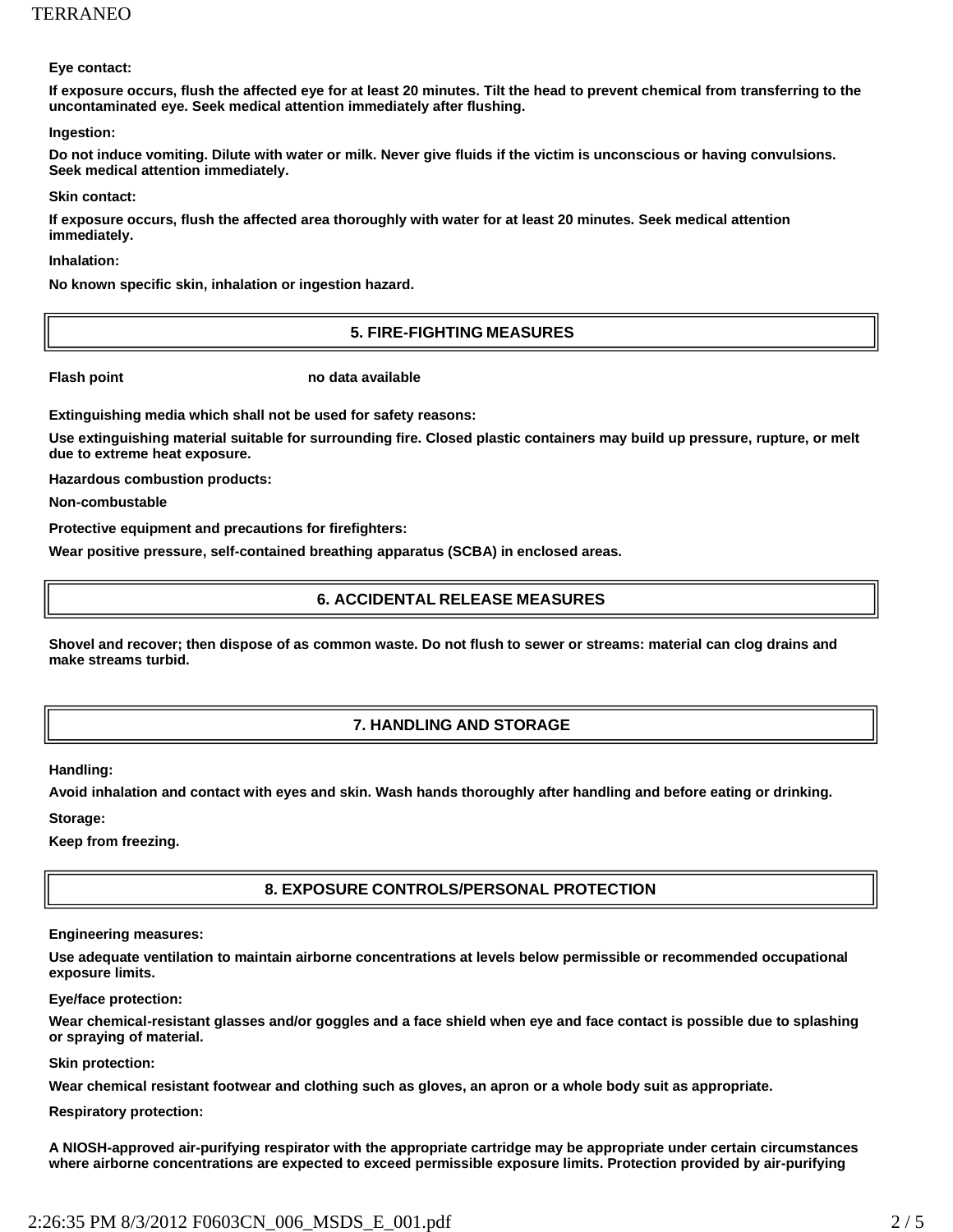**respirators is limited. Use a positive-pressure, air supplied respirator if there is potential for an uncontrolled release, exposure levels are not known or any other circumstances where air-purifying respirators may not provide adequate protection.**

**General hygiene considerations:**

**Wash hands before smoking, eating, or using toilet facilities.**

| 9. PHYSICAL AND CHEMICAL PROPERTIES |                       |  |
|-------------------------------------|-----------------------|--|
| <b>Physical</b><br>state:           | <b>LIQUID</b>         |  |
| Appearance:                         | <b>OPAQUE VISCOUS</b> |  |
| Odor:                               | <b>FAINT</b>          |  |
| pH:                                 | > 8                   |  |
| <b>Boiling Point (deg C):</b>       | >100                  |  |
| Flash point:                        | no data available     |  |
| <b>Flammability:</b>                | no data available     |  |
| Solubility:                         | Soluble in water      |  |
| <b>Specific Gravity (g/cc):</b>     | $0.96 - 1.80$         |  |
| Density (lb/gal) :                  | $8.0 - 15.0$          |  |
| VOC (ASTM D6886 estimate, g/l)      | 11.51                 |  |
| VOC (Actual, g/l)                   | 16.82                 |  |
| VOC (Regulatory, g/l)               | 24.34                 |  |

#### **10. STABILITY AND REACTIVITY**

**Stability:**

**Stable under normal conditions.** 

**Hazardous decomposition products:**

**Will not occur. Not compatible with strong oxidizing agents or strong acids.**

#### **11. TOXICOLOGICAL INFORMATION**

**Toxicological evaultion of this product as a whole has not been performed. Individual components that are potential or known carcinogens are listed.**

#### **12. ECOLOGICAL INFORMATION**

**Ecological evaluation of this material has not been performed; however, do not allow the product to be released to the environment without governmental approval/permits.**

#### **13. DISPOSAL CONSIDERATIONS**

**Waste from this material may be a listed and/or characteristic hazardous waste. Dispose of material, contaminated absorbent, container and unused contents in accordance with local, state, and federal regulations.**

#### **14. TRANSPORT INFORMATION**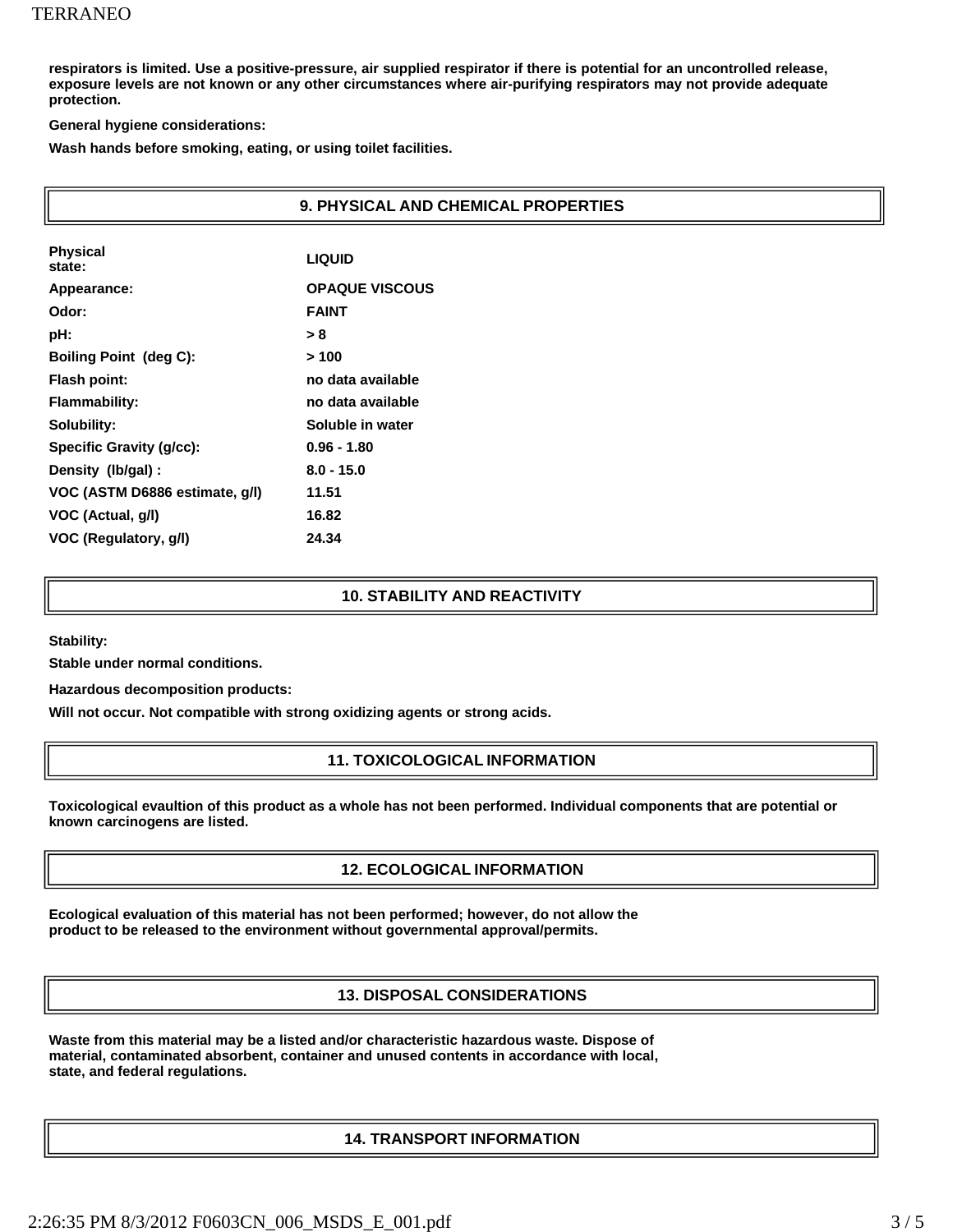#### **DOT Basic description: Not Regulated for**<br> **DOT Basic description: Not Regulated for Transportation**

#### **See 49 CFR 172.101 for Special Provisions, Packaging, and Quantity Limitations**

# **15. REGULATORY INFORMATION OSHA Hazard, US Inventory (TSCA), and SARA, SARA 312/313 Listed below. ( If applicable )**

| <b>Chemical Name</b> | CAS-No.    | <b>CERCLA</b><br><b>RQ</b> | <b>EPCRA</b><br>EHS | <b>EPCRA</b><br><b>TPQ</b> | <b>SARA 313</b> | <b>TSCA</b> | DSL | <b>EINECS</b> | Prop 65 | Whmis |
|----------------------|------------|----------------------------|---------------------|----------------------------|-----------------|-------------|-----|---------------|---------|-------|
| Quartz (SiO2)        | 14808-60-7 |                            |                     |                            |                 |             |     | 2388784       |         |       |

#### **WHMIS Regulatory Status**

**This product has been classified according to the hazard criteria of the CPR and the MSDS contains all the information required by the CPR.**

## **16. OTHER INFORMATION**

| <b>HMIS Health:</b>          | <b>HMIS Flammability:</b> |   |
|------------------------------|---------------------------|---|
| <b>HMIS Physical Hazard:</b> | <b>HMIS Personal:</b>     | в |

**The information contained herein is based upon data considered accurate. Dryvit Systems Canada assumes no responsibility for personal injury or property damage to vendees, users or third parties caused by the material.**

#### **Key:**

| <b>ACGIH</b>      | American Conference of Governmental Industrial Hygienists                    |
|-------------------|------------------------------------------------------------------------------|
| <b>CAS</b>        | <b>Chemical Abstract Service Registry Number</b>                             |
| <b>CERCLA</b>     | <b>Comprehensive Environmental Response, Compensation, and Liability Act</b> |
| <b>CERCLA RQ</b>  | <b>CERCLA Reportable Quantity</b>                                            |
| <u>CFR</u>        | <b>Code of Federal Regulations</b>                                           |
| CPR               | <b>Cardiopulmonary resuscitation</b>                                         |
| <u>DSL</u>        | <b>Domestic Substances List of Canada</b>                                    |
| <b>EINECS</b>     | <b>European Inventory of Existing Chemical Substances</b>                    |
| <u>EPCRA</u>      | <b>Emergency Planning and Community Right-to-know Act</b>                    |
| <b>EPCRA EHS</b>  | <b>EPCRA Extremely Hazardous Substance</b>                                   |
| <b>EPCRA TPQ</b>  | <b>EPCRA Threshold Planning Quantity</b>                                     |
| <u>oF</u>         | <b>Fahrenheit degrees</b>                                                    |
| <u>g/l</u>        | Grams per liter                                                              |
| <u>gal</u>        | <b>Gallons</b>                                                               |
| HMIS              | Hazardous Materials Indentification System - Chemical Rating                 |
| <b>IARC</b>       | <b>International Agency for Research on Cancer</b>                           |
| <b>Ibs or LBS</b> | <b>Pounds</b>                                                                |
| MGM <sub>3</sub>  | Milligrams per cubic meter                                                   |
|                   |                                                                              |